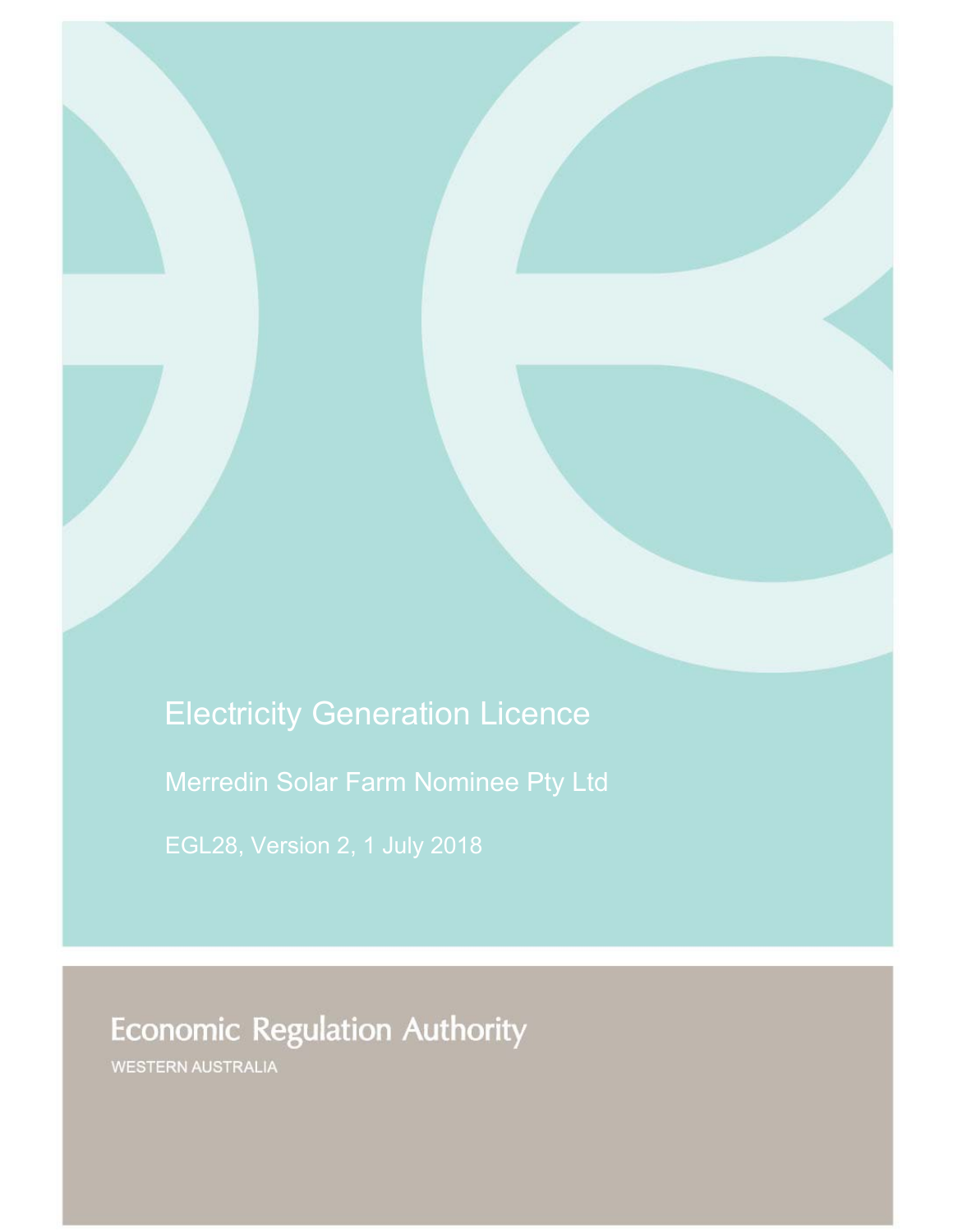### *ELECTRICITY INDUSTRY ACT 2004 (WA)*

| Licensee Name:         | Merredin Solar Farm Nominee Pty Ltd                     |
|------------------------|---------------------------------------------------------|
|                        | ABN 69 618 527 432                                      |
| Licence Area:          | The area set out in the plan referred to in clause 2.5. |
| Licence Number         | EGL28                                                   |
| Commencement Date:     | 19 December 2017                                        |
| <b>Version Number:</b> | 2                                                       |
| Version Date:          | 1 July 2018                                             |
| <b>Expiry Date:</b>    | 18 December 2047                                        |

Signed by a delegate; member; or the Chair of the Economic Regulation Authority

1 July 2018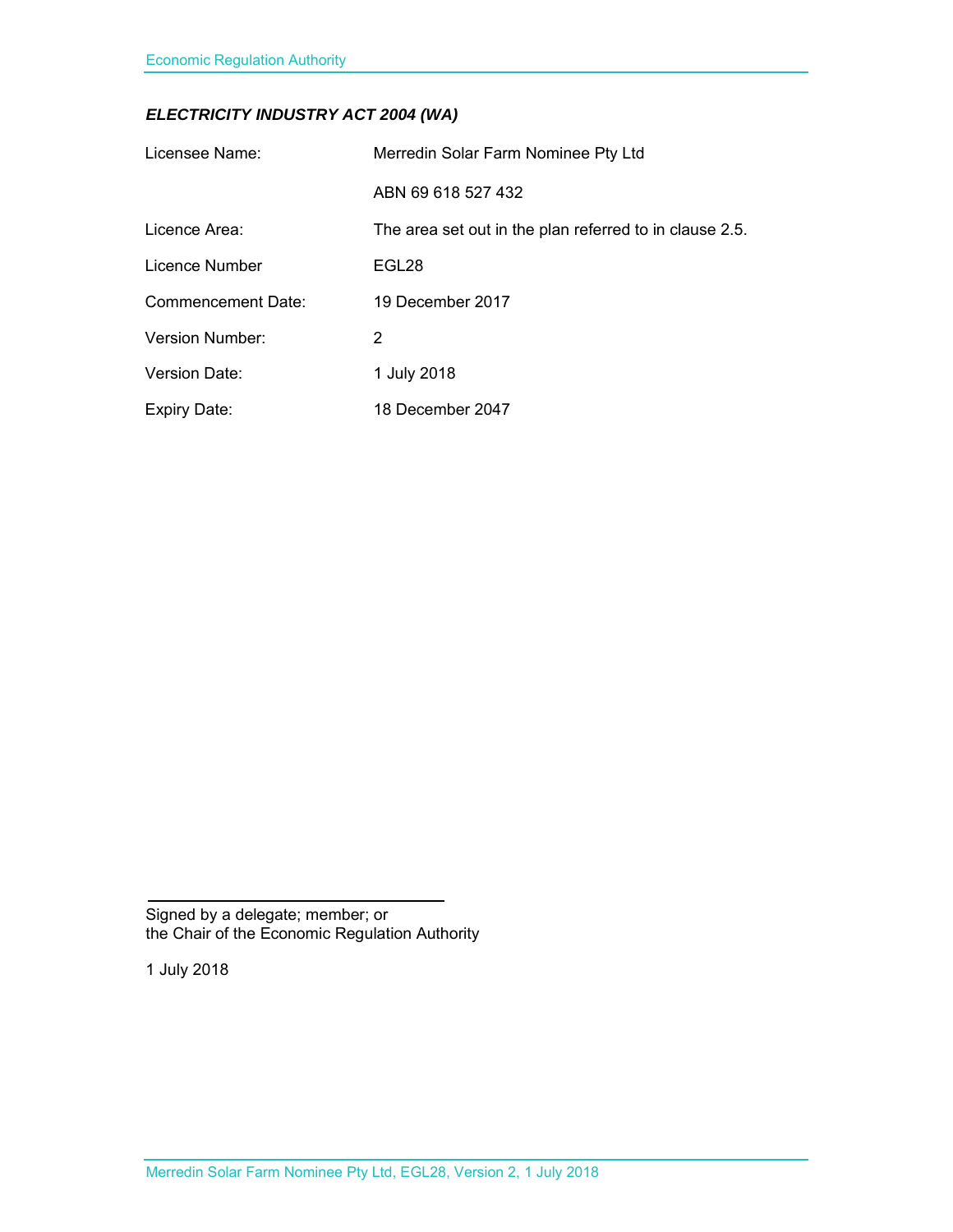### Index

| 1.           |     |  |  |
|--------------|-----|--|--|
|              | 1.1 |  |  |
|              | 1.2 |  |  |
| $2-$         |     |  |  |
|              | 2.1 |  |  |
|              | 2.2 |  |  |
|              | 2.3 |  |  |
|              | 2.4 |  |  |
|              | 2.5 |  |  |
| 3.           |     |  |  |
|              | 3.1 |  |  |
|              | 3.2 |  |  |
|              | 3.3 |  |  |
|              | 3.4 |  |  |
|              | 3.5 |  |  |
|              | 3.6 |  |  |
|              | 3.7 |  |  |
|              | 3.8 |  |  |
|              | 3.9 |  |  |
| $\mathbf{4}$ |     |  |  |
|              | 4.1 |  |  |
|              | 4.2 |  |  |
|              | 4.3 |  |  |
|              | 4.4 |  |  |
|              | 4.5 |  |  |
| 5.           |     |  |  |
|              | 5.1 |  |  |
|              | 5.2 |  |  |
|              | 5.3 |  |  |
|              |     |  |  |
|              |     |  |  |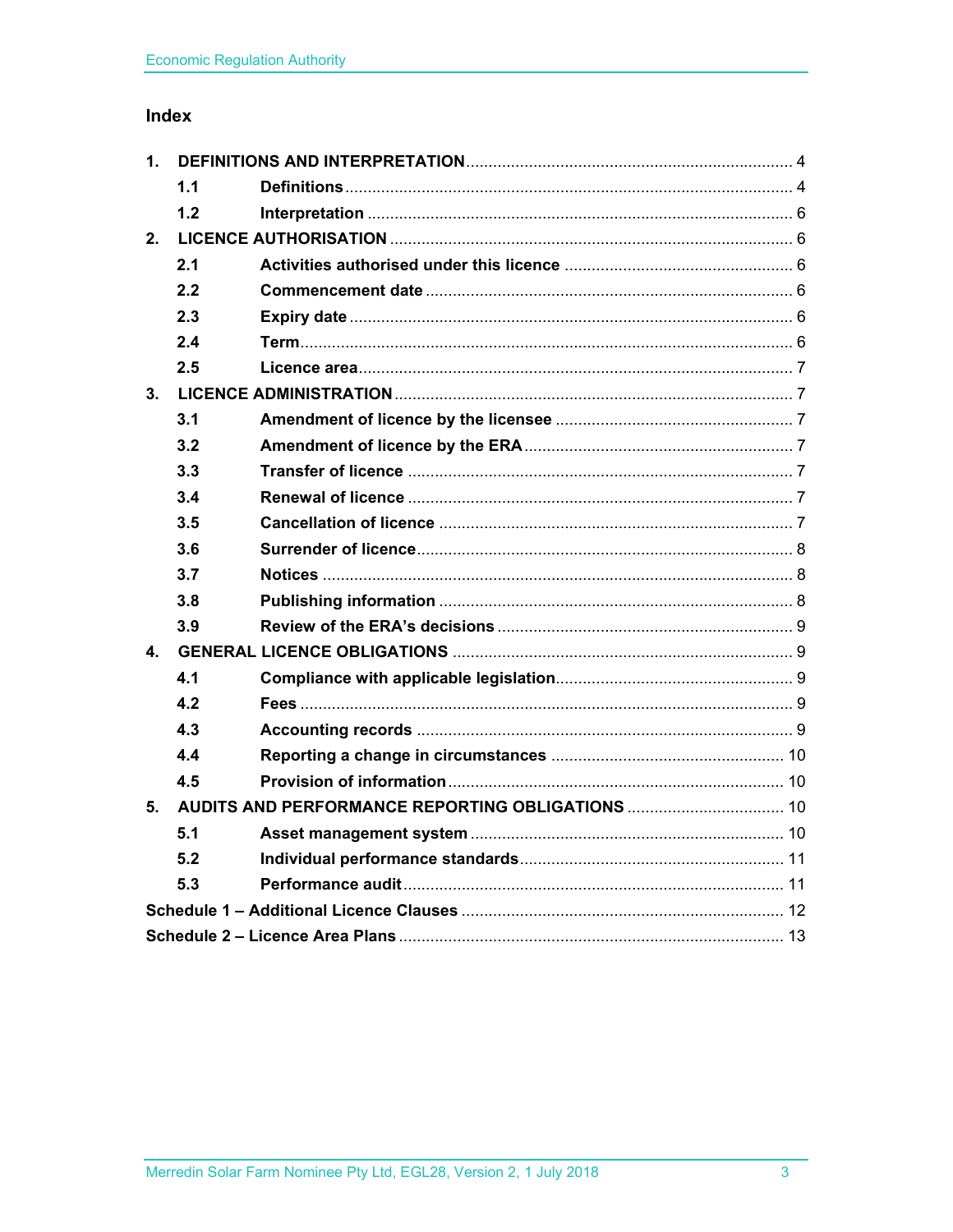#### **1. DEFINITIONS AND INTERPRETATION**

#### **1.1 Definitions**

1.1.1 In this *licence*, the following definitions apply unless the context otherwise requires:

*Act* means the *Electricity Industry Act 2004* (WA).

*applicable legislation* means:

- (a) the *Act*; and
- (b) the *Regulations* and the *Codes*.

*asset management system* means the measures that are to be taken by the *licensee* for the proper maintenance, expansion or reduction of the *generating works*.

*business day* means a day which is not a Saturday, Sunday or a Public Holiday in Western Australia.

*Code* means:

- (a) Not Used
- (b) Not Used
- (c) the *Electricity Industry (Metering) Code 2012*;
- (d) Not Used

*commencement date* means the date the *licence* was first granted by the *ERA* being the date specified in clause 2.2.

*electricity* has the meaning given to that term in section 3 of the *Act*.

*electronic means* means:

- (a) the internet;
- (b) email, being:
	- (i) in relation to the *ERA*, the *ERA's* email address as notified to the *licensee*; and
	- (ii) in relation to the *licensee*, the email address specified in the licence application or other such email address as notified in writing to the *ERA*; or
	- (iii) any other similar means,

but does not include facsimile or telephone.

*ERA* means the Economic Regulation Authority.

*expiry date* means the date specified in clause 2.3.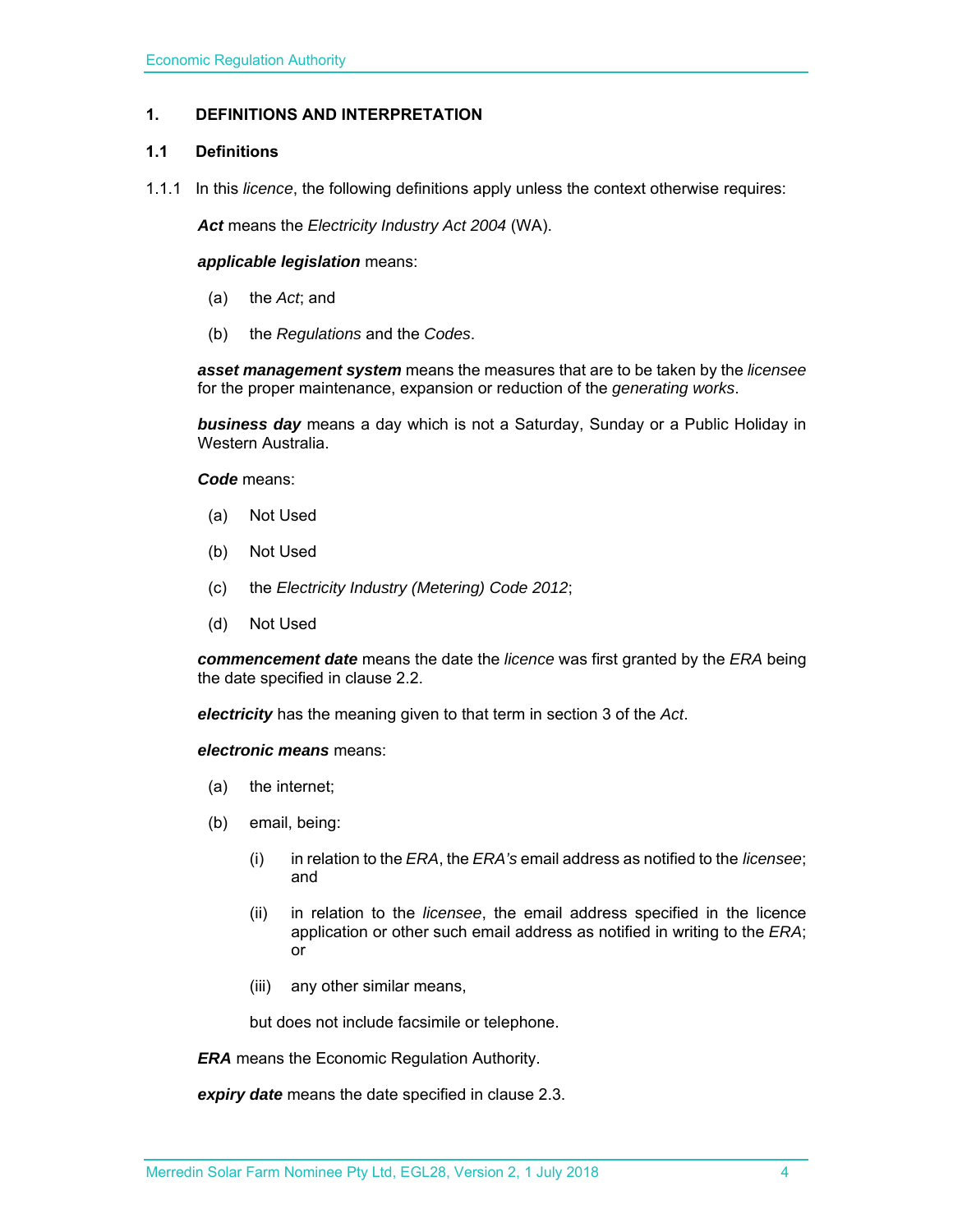*generating works* has the meaning given to that term in section 3 of the *Act.* 

*individual performance standards* mean any standards prescribed by the *ERA* for an individual *licensee* pursuant to clause 5.2 of the *licence*.

*licence* means:

- (a) this document (excluding the title page and the second page of this document);
- (b) any Schedules to this document; and
- (c) any individual *performance standards* approved by the *ERA* pursuant to clause 5.2.

*licence area* is the area stated in clause 2.5 of this licence.

*licensee* means Merredin Solar Farm Nominee Pty Ltd, ABN 69 618 527 432.

*licensee's assets* means the *licensee*'s *distribution system*, *transmission system* or *generating works* (as the case may be).

*notice* means a written notice, agreement, consent, direction, representation, advice, statement or other communication required or given pursuant to, or in connection with, this *licence*.

*operate* has the meaning given to that term in section 3 of the *Act*.

*performance audit* means an audit of the effectiveness of measures taken by the *licensee* to meet the *performance criteria* in this *licence*.

#### *performance criteria* means:

- (a) the terms and conditions of the *licence*; and
- (b) any other relevant matter in connection with the *applicable legislation* that the *ERA* determines should form part of the *performance audit*.

**publish** in relation to a report or information means either:

- (a) posting the report or information on the *licensee's* website; or
- (b) sending the report or information to the *ERA* to be published on the *ERA's* website.

#### *Regulations* means:

- (a) *Economic Regulation Authority (Licensing Funding) Regulations 2014*;
- (b) Not Used
- (c) Not Used
- (d) *Electricity Industry (Licence Conditions) Regulations 2005*;
- (e) Not Used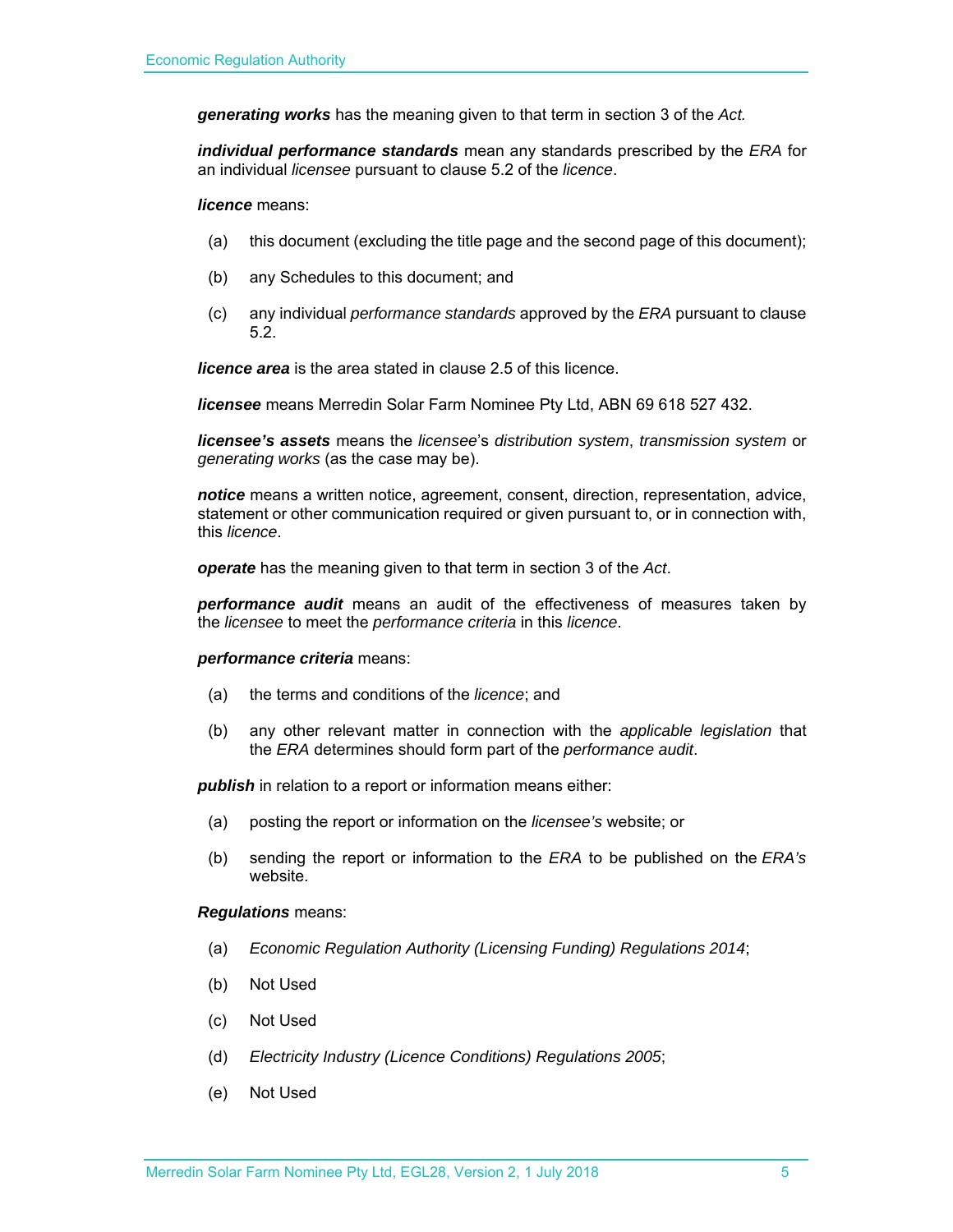(f) Not Used

*related body corporate* has the meaning given to that term in section 50 of the *Corporations Act 2001 (Cwth)*.

*reviewable decision* means a decision by the *ERA* pursuant to:

- (a) clause 3.8.3;
- (b) clause 5.1.5;
- (c) clause 5.1.7;
- (d) clause 5.2.2;
- (e) clause 5.3.2; or
- (f) clause 5.3.4,

of this *licence*.

*version date* means the date on which the *licence* was last amended pursuant to clause 3.1 or clause 3.2.

#### **1.2 Interpretation**

1.2.1 A reference in this *licence* to any *applicable legislation* includes, unless the context otherwise requires, any statutory modification, amendment, replacement or re-enactment of that *applicable legislation*.

#### **2. LICENCE AUTHORISATION**

#### **2.1 Activities authorised under this licence**

2.1.1 The *licensee* is granted a licence for the *licence area* to construct and *operate generating works* or *operate* existing *generating works* in accordance with the terms and conditions of this *licence*.

#### **2.2 Commencement date**

2.2.1 19 December 2017

#### **2.3 Expiry date**

2.3.1 18 December 2047

#### **2.4 Term [Section 15 of the Act]**

- 2.4.1 This *licence* commences on the *commencement date* and continues until the earlier of:
	- (a) the cancellation of the *licence* pursuant to clause 3.5 of this *licence*;
	- (b) the surrender of the *licence* pursuant to clause 3.6 of this *licence*; or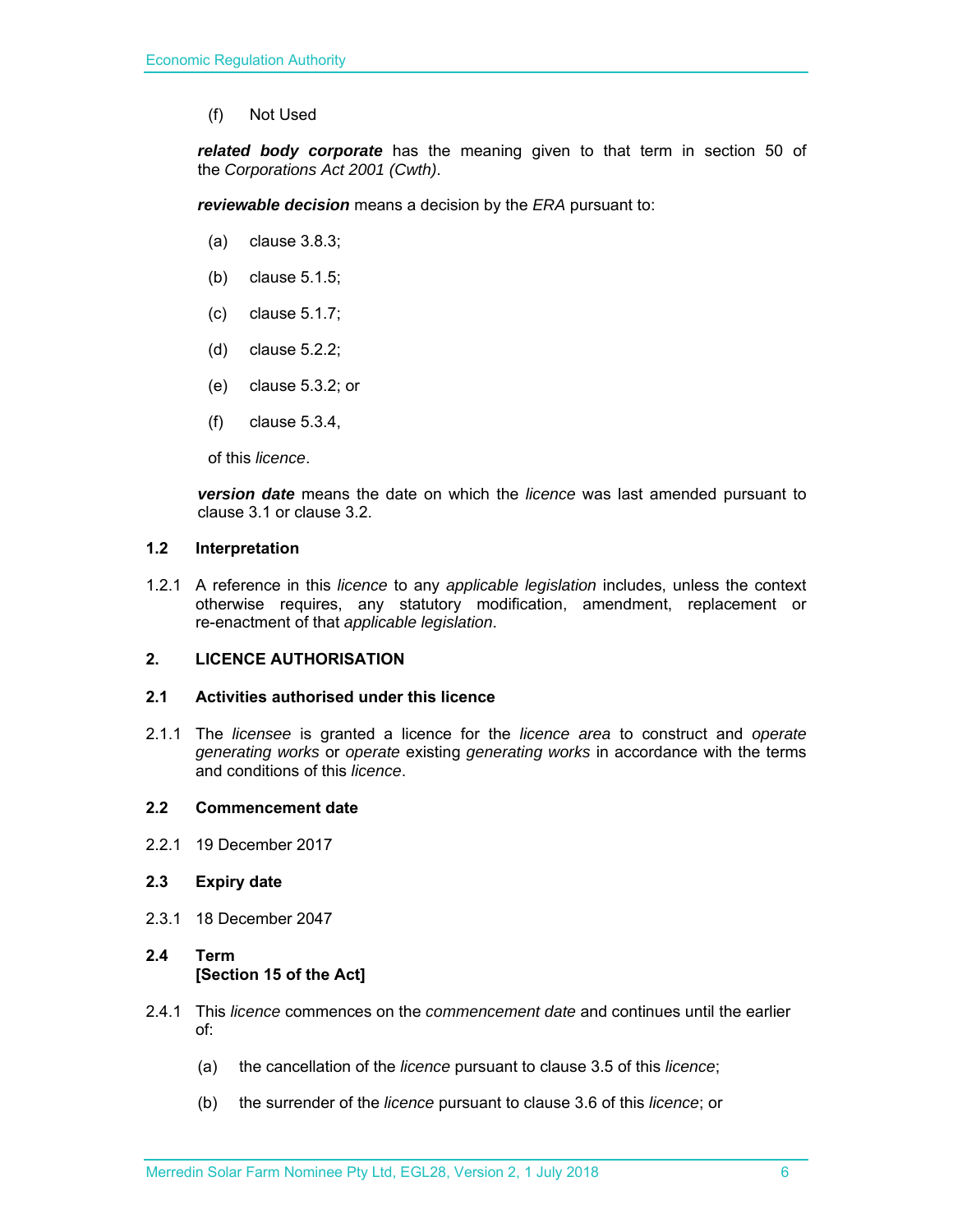(c) the *expiry date*.

#### **2.5 Licence area**

2.5.1 The *licence area* is set out in plan(s):

ERA-EL-148

2.5.2 The *licence area* plan(s) is provided in Schedule 2.

#### **3. LICENCE ADMINISTRATION**

#### **3.1 Amendment of licence by the licensee [Section 21 of the Act]**

3.1.1 The *licensee* may apply to the *ERA* to amend the *licence* in accordance with the *Act.*

#### **3.2 Amendment of licence by the ERA [Section 22 of the Act]**

- 3.2.1 Subject to any *applicable legislation*, the *ERA* may amend the *licence* at any time in accordance with this clause.
- 3.2.2 Before amending the *licence* under clause 3.2.1, the *ERA* must:
	- (a) provide the *licensee* with written *notice* of the proposed amendments under consideration by the *ERA*;
	- (b) allow 15 *business days* for the *licensee* to make submissions on the proposed amendments; and
	- (c) take into consideration those submissions.
- 3.2.3 This clause also applies to the substitution of the existing *licence*.
- 3.2.4 For avoidance of doubt, the *licensee* will not have to pay a fee for amendments under clause 3.2.1.

#### **3.3 Transfer of licence [Section 18 of the Act]**

3.3.1 This *licence* may be transferred only in accordance with the *Act.*

#### **3.4 Renewal of licence [Section 16 of the Act]**

3.4.1 This *licence* may be renewed only in accordance with the *Act*.

#### **3.5 Cancellation of licence [Section 35 of the Act]**

3.5.1 This *licence* may be cancelled only in accordance with the *Act*.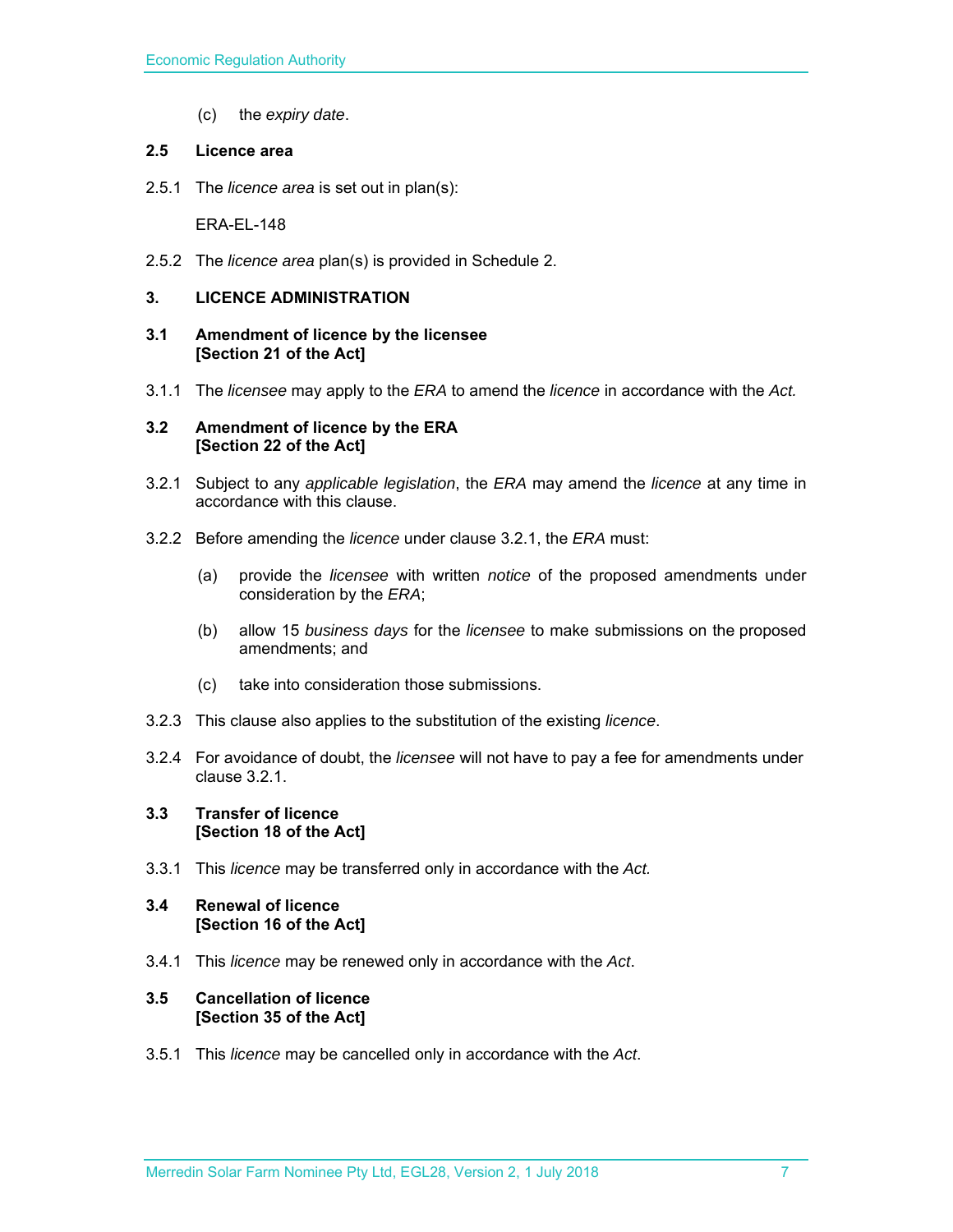#### **3.6 Surrender of licence [Schedule 1 of the Act]**

- 3.6.1 The *licensee* may only surrender the *licence* pursuant to this clause 3.6.
- 3.6.2 If the *licensee* intends to surrender the *licence* the *licensee* must, by *notice* in writing to the *ERA*:
	- (a) set out the date that the *licensee* wishes the surrender of the *licence* to be effective; and
	- (b) set out the reasons why the *licensee* wishes to surrender the *licence*, including the reasons why it would not be contrary to the public interest for the surrender of the *licence* to be effective on the date set out in the *notice*.
- 3.6.3 Upon receipt of the *notice* from the *licensee* pursuant to clause 3.6.2, the *ERA* will publish the *notice*.
- 3.6.4 Notwithstanding clause 3.6.2, the surrender of the *licence* will only take effect on the later of the day that:
	- (a) the *ERA* publishes a notice of the surrender in the Western Australian Government Gazette, such date to be at the discretion of the *ERA*; and
	- (b) the *licensee* hands back the *licence* to the *ERA*.
- 3.6.5 The *licensee* will not be entitled to a refund of any fees by the *ERA*.

#### **3.7 Notices**

- 3.7.1 Unless otherwise specified, all *notices* must be in writing.
- 3.7.2 A *notice* will be regarded as having been sent and received:
	- (a) when delivered in person to the addressee; or
	- (b) three *business days* after the date of posting if the *notice* is posted in Western Australia; or
	- (c) five *business days* after the date of posting if the *notice* is posted outside Western Australia; or
	- (d) if sent by facsimile when, according to the sender's transmission report, the *notice* has been successfully received by the addressee; or
	- (e) if sent by *electronic means* when, according to the sender's electronic record, the *notice* has been successfully sent to the addressee.

#### **3.8 Publishing information**

3.8.1 The *ERA* may direct the *licensee* to *publish*, within a specified timeframe, any information it considers relevant in connection with the *licensee* or the performance by the *licensee* of its obligations under this *licence*.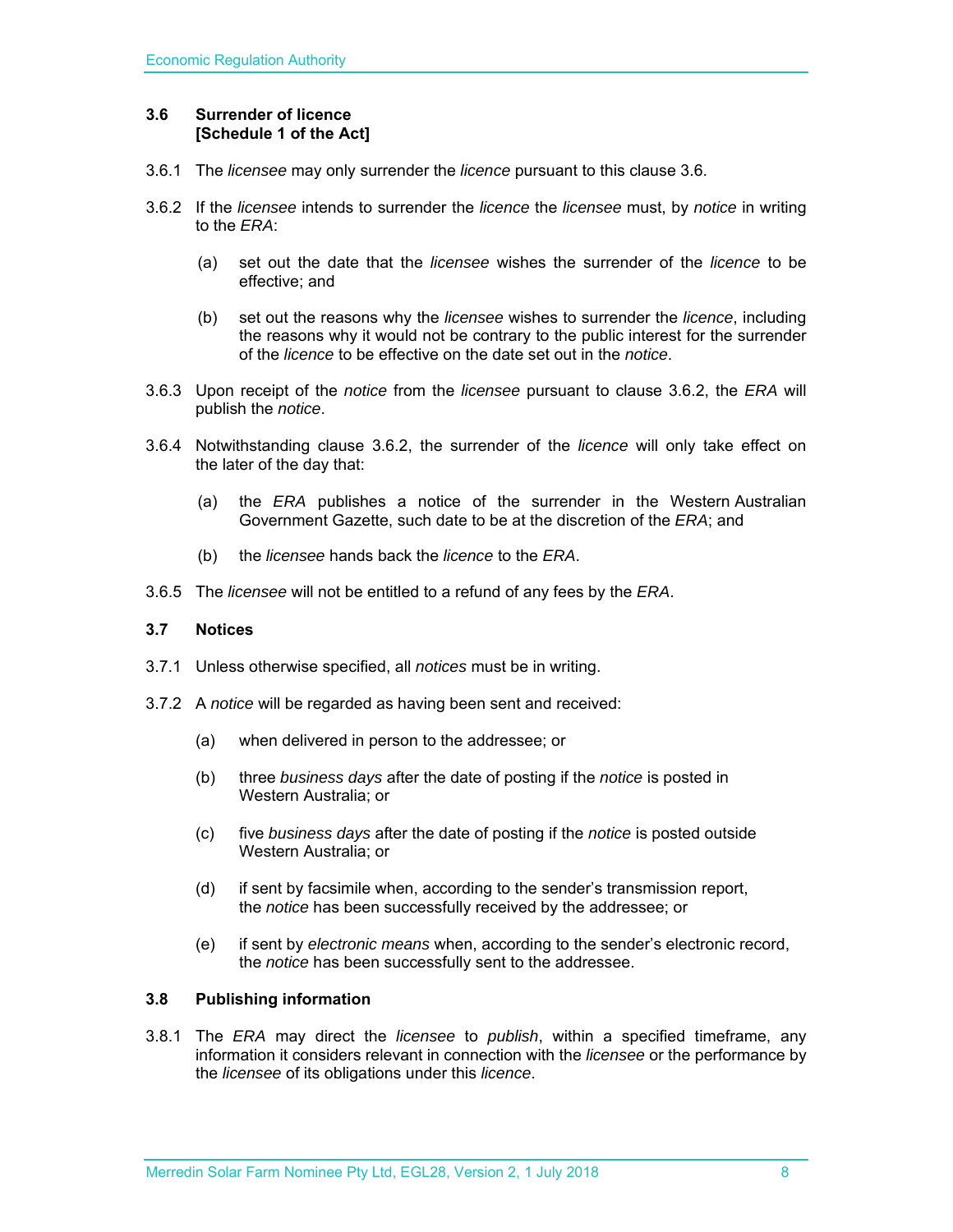- 3.8.2 Subject to clause 3.8.3, the *licensee* must *publish* the information referred to in clause 3.8.1.
- 3.8.3 If the *licensee* considers that the information is confidential it must:
	- (a) immediately notify the *ERA*; and
	- (b) seek a review of the *ERA's* decision in accordance with clause 3.9.
- 3.8.4 Once it has reviewed the decision, the *ERA* will direct the *licensee* in accordance with the review to:
	- (a) *publish* the information;
	- (b) *publish* the information with the confidential information removed or modified; or
	- (c) not *publish* the information.

#### **3.9 Review of the ERA's decisions**

- 3.9.1 The *licensee* may seek a review of a *reviewable decision* by the *ERA* pursuant to this *licence* in accordance with the following procedure:
	- (a) the *licensee* shall make a submission on the subject of the *reviewable decision* within 10 *business days* (or other period as approved by the *ERA*) of the decision; and
	- (b) the *ERA* will consider the submission and provide the *licensee* with a written response within 20 *business days*.
- 3.9.2 For avoidance of doubt, this clause does not apply to a decision of the *ERA* pursuant to the *Act*, nor does it restrict the *licensee's* right to have a decision of the *ERA* reviewed in accordance with the *Act*.

#### **4. GENERAL LICENCE OBLIGATIONS**

#### **4.1 Compliance with applicable legislation**

4.1.1 Subject to any modifications or exemptions granted pursuant to the *Act*, the *licensee* must comply with any *applicable legislation*.

#### **4.2 Fees**

4.2.1 The *licensee* must pay the applicable fees and charges in accordance with the *Regulations*.

#### **4.3 Accounting records [Schedule 1 of the Act]**

4.3.1 The *licensee* and any *related body corporate* must maintain accounting records that comply with standards issued by the Australian Accounting Standards Board or equivalent International Accounting Standards.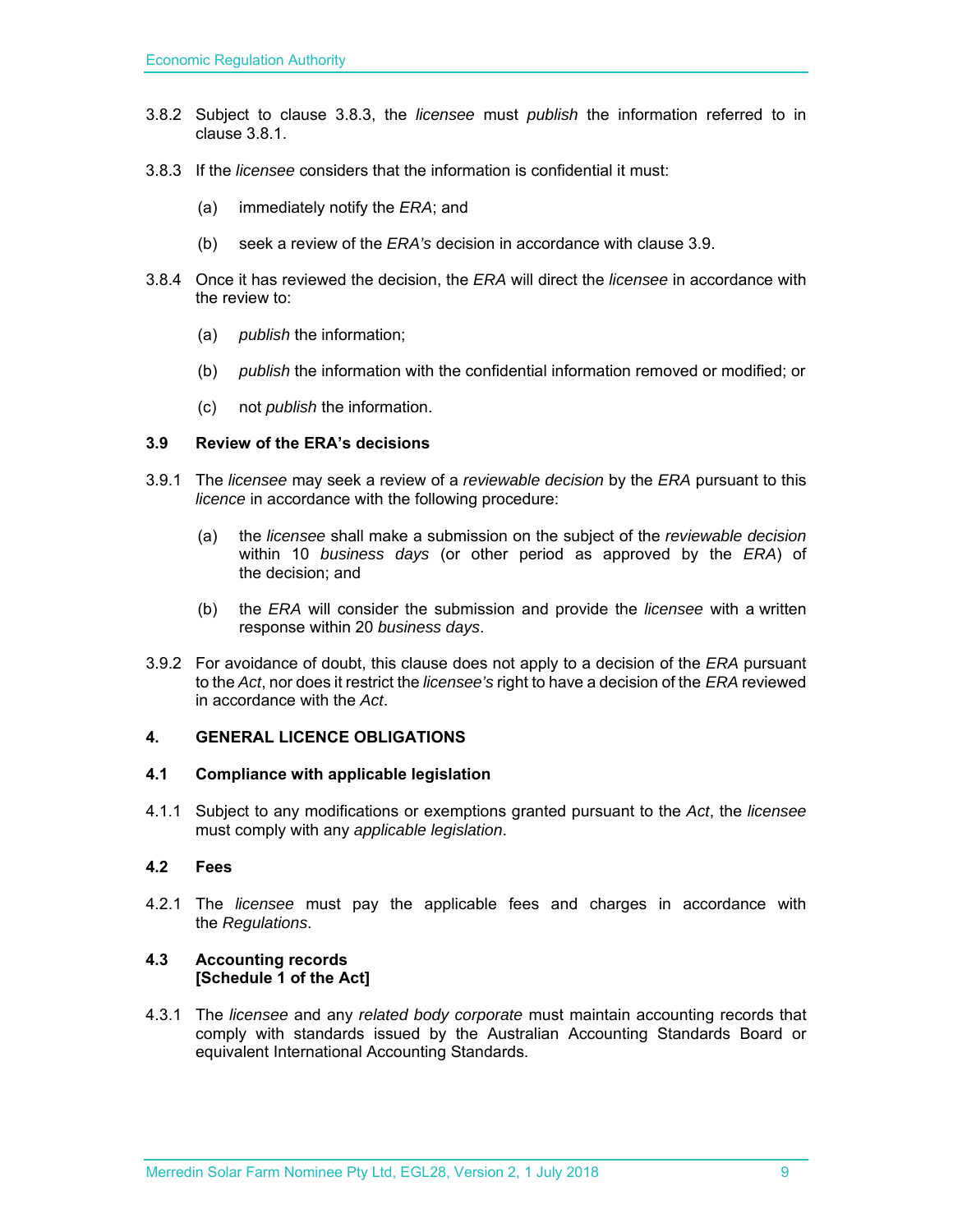#### **4.4 Reporting a change in circumstances**

- 4.4.1 The *licensee* must report to the *ERA*:
	- (a) if the *licensee* is under external administration as defined by the *Corporations Act 2001 (Cwth)* within 2 *business days* of such external administration occurring; or
	- (b) if the *licensee*:
		- (i) experiences a change in the *licensee's* corporate, financial or technical circumstances upon which this *licence* was granted; and
		- (ii) the change may materially affect the *licensee's* ability to perform its obligations under this *licence*,

within 10 *business days* of the change occurring; or

- (c) if the:
	- (i) *licensee's* name;
	- (ii) *licensee's* ABN; or
	- (iii) *licensee's* address,

changes, within 10 *business days* of the change occurring.

#### **4.5 Provision of information [Schedule 1 of the Act]**

4.5.1 The *licensee* must provide to the *ERA*, in the manner and form described by the *ERA*, specified information on any matter relevant to the operation or enforcement of the *licence*, the operation of the licensing scheme provided for in Part 2 of the *Act*, or the performance of the *ERA's* functions under that Part.

#### **5. AUDITS AND PERFORMANCE REPORTING OBLIGATIONS**

#### **5.1 Asset management system [Section 14 of the Act]**

- 5.1.1 The *licensee* must provide for an *asset management system* in respect of the *licensee's assets*.
- 5.1.2 The *licensee* must notify the *ERA* of the details of the *asset management system* within five *business days* from the later of:
	- (a) the *commencement date*; and
	- (b) the completion of construction of the *licensee's assets*.
- 5.1.3 The *licensee* must notify the *ERA* of any substantial change to the *asset management system* within ten *business days* of such change.
- 5.1.4 The *licensee* must provide the *ERA* with a report by an independent expert, acceptable to the *ERA*, as to the effectiveness of the *asset management system* not less than once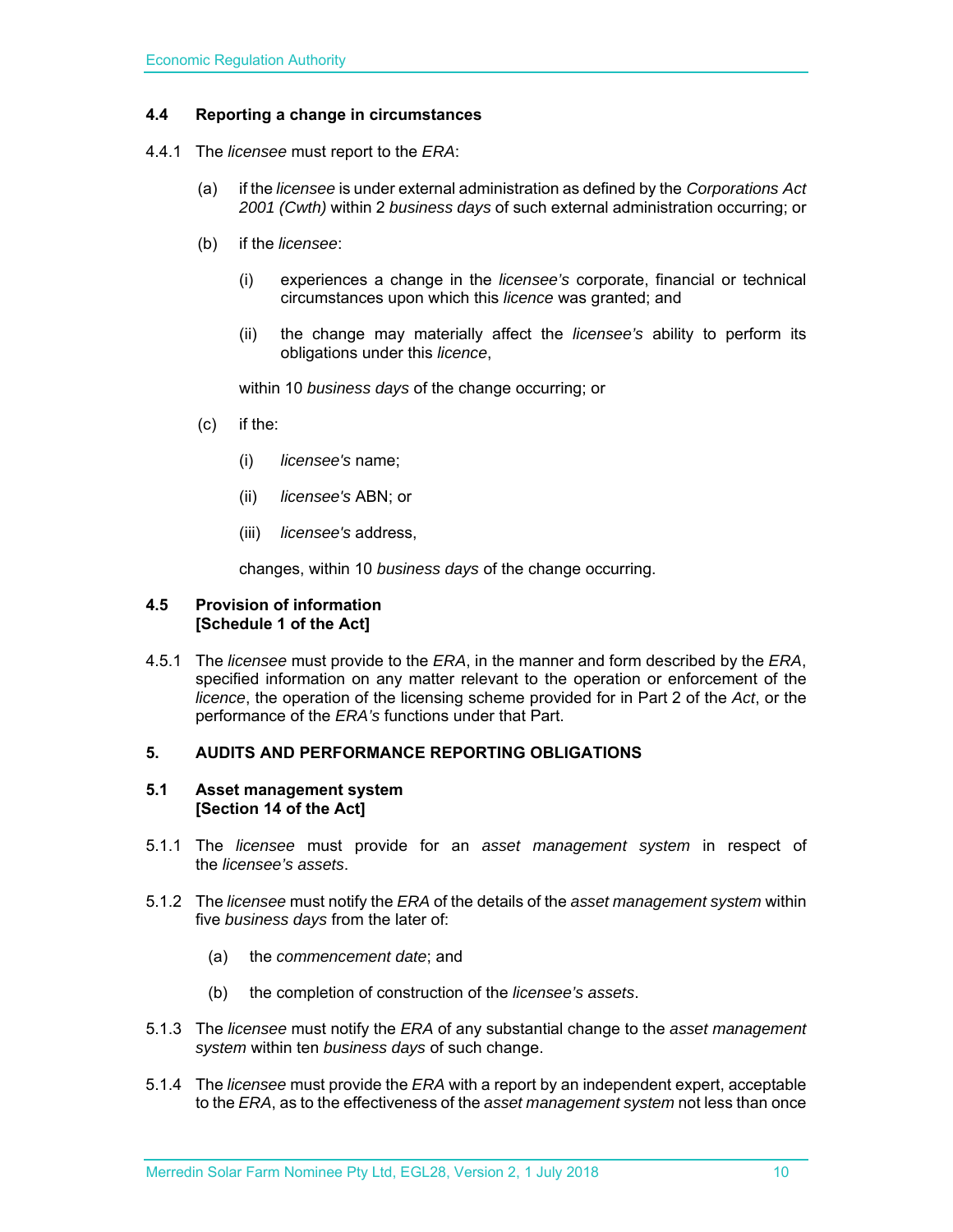in every period of 24 months calculated from the *commencement date (*or any longer period that the *ERA* allows by *notice* in writing).

- 5.1.5 The *licensee* must comply, and must require the *licensee's* expert to comply, with the *ERA's* standard audit guidelines.
- 5.1.6 The *licensee* may seek a review of any of the requirements of the *ERA*'s standard audit guidelines dealing with the *asset management system* in accordance with clause 3.9.
- 5.1.7 The review of the *asset management system* must be conducted by an independent expert approved by the *ERA*. If the *licensee* fails to nominate an independent expert within one month of the date that the review of the *asset management system* was due, or the independent expert nominated by the *licensee* is rejected on two successive occasions by the *ERA*, the *ERA* may choose an independent expert to conduct the review of the *asset management system*.

#### **5.2 Individual performance standards**

- 5.2.1 Performance standards are contained in *applicable legislation*.
- 5.2.2 The *ERA* may prescribe *individual performance standards* applying to the *licensee* in respect of the *licensee's* obligations under this *licence* or the *applicable legislation*.
- 5.2.3 Before approving any *individual performance standards* under this clause, the *ERA* will:
	- (a) provide the *licensee* with a copy of the proposed *individual performance standards*;
	- (b) allow 15 *business days* for the *licensee* to make submissions on the proposed *individual performance standards*; and
	- (c) take into consideration those submissions.
- 5.2.4 Once approved by the *ERA*, the *individual performance standards* are included as additional terms and conditions to this *licence*.

#### **5.3 Performance audit [Section 13 of the Act]**

- 5.3.1 The *licensee* must, unless otherwise notified in writing by the *ERA*, provide the *ERA* with a *performance audit* within 24 months after the *commencement date*, and every 24 months thereafter.
- 5.3.2 The *licensee* must comply, and must require the *licensee's* auditor to comply, with the *ERA's* standard audit guidelines.
- 5.3.3 The *licensee* may seek a review of any of the requirements of the *ERA*'s standard audit guidelines in accordance with clause 3.9.
- 5.3.4 The *performance audit* must be conducted by an independent auditor approved by the *ERA*. If the *licensee* fails to nominate an auditor within one month of the date that the *performance audit* was due, or the auditor nominated by the *licensee* is rejected on two successive occasions by the *ERA*, the *ERA* may choose an independent auditor to conduct the *performance audit*.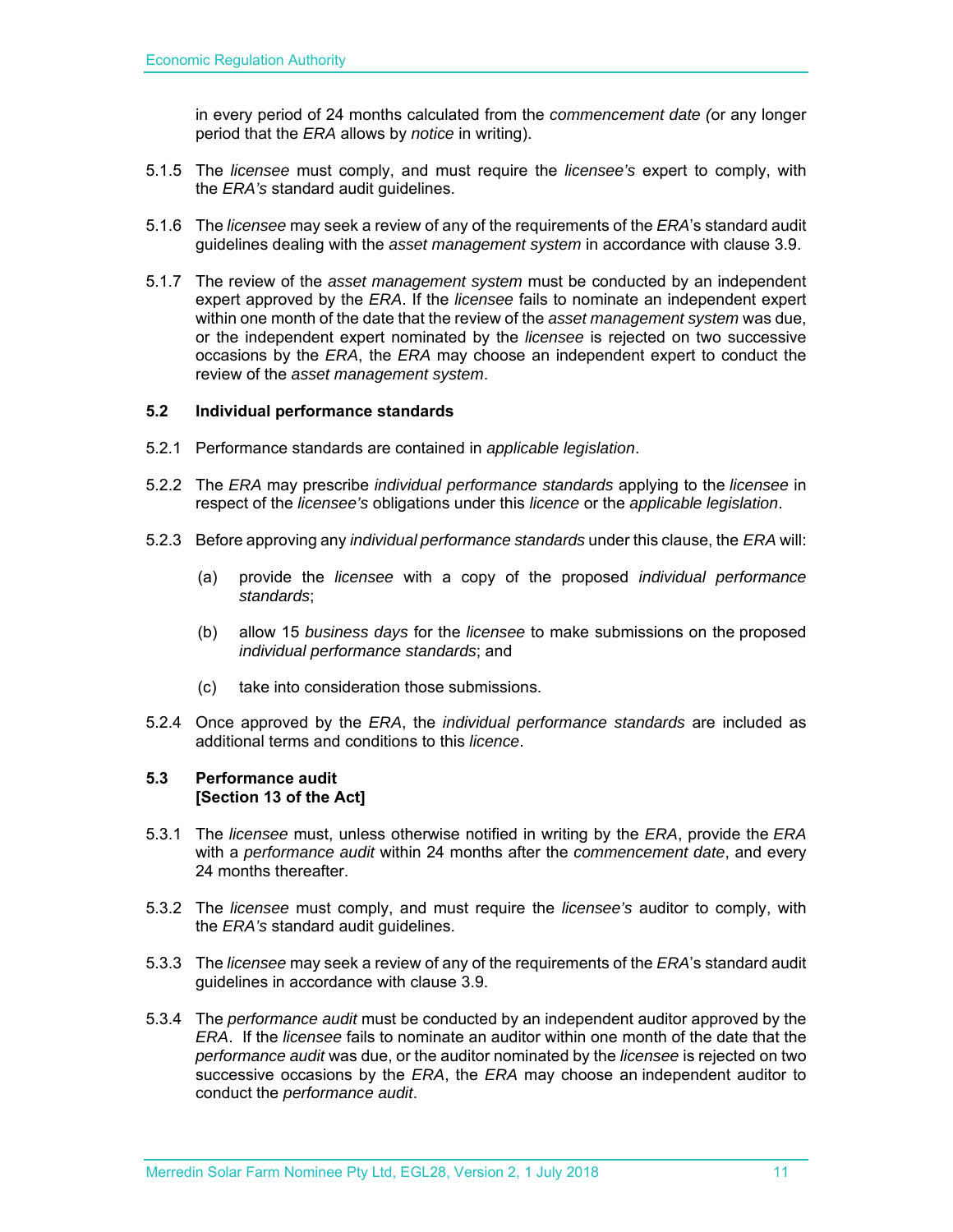## **Schedule 1 – Additional Licence Clauses**

## **(Not Used)**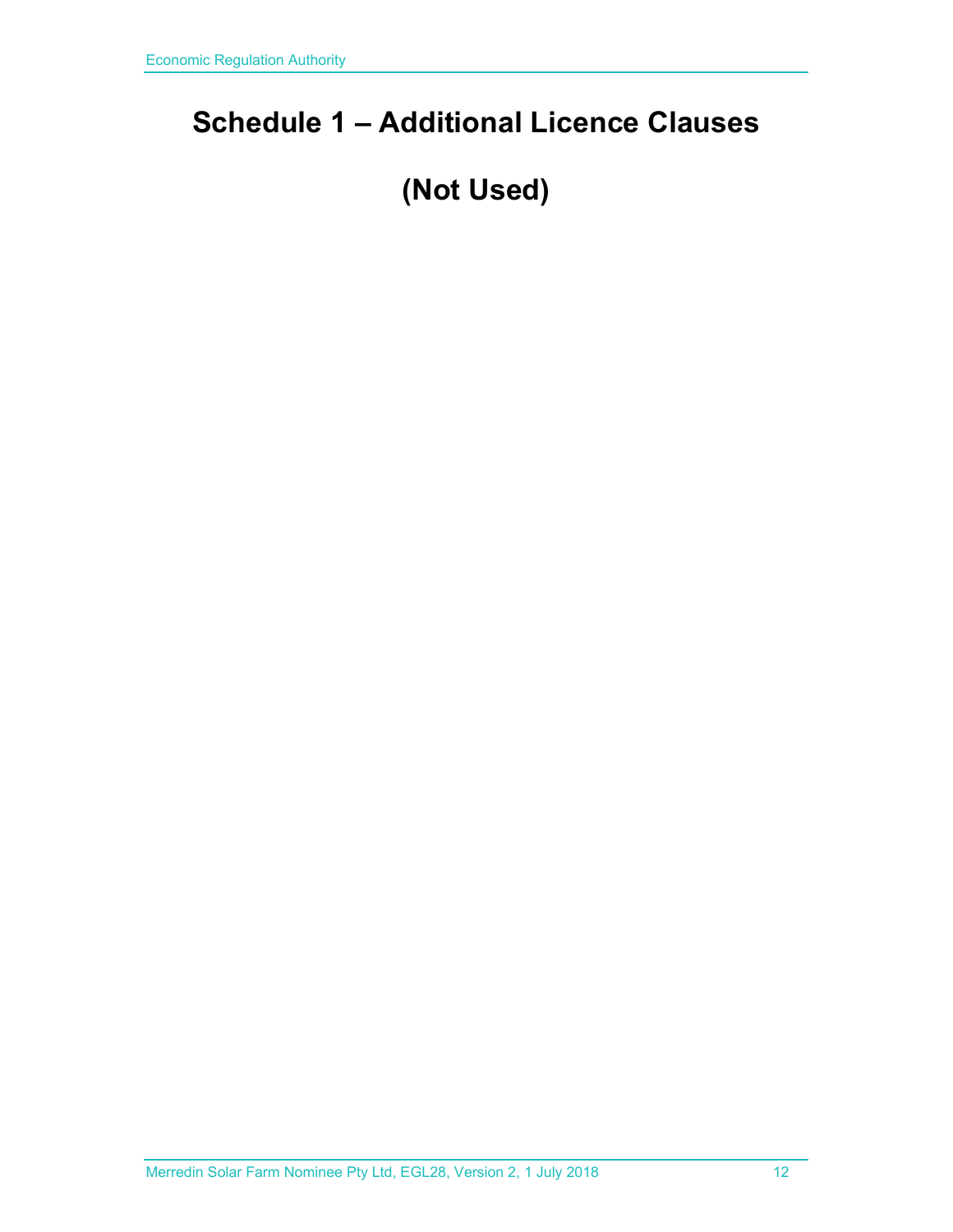## **Schedule 2 – Licence Area Plans**